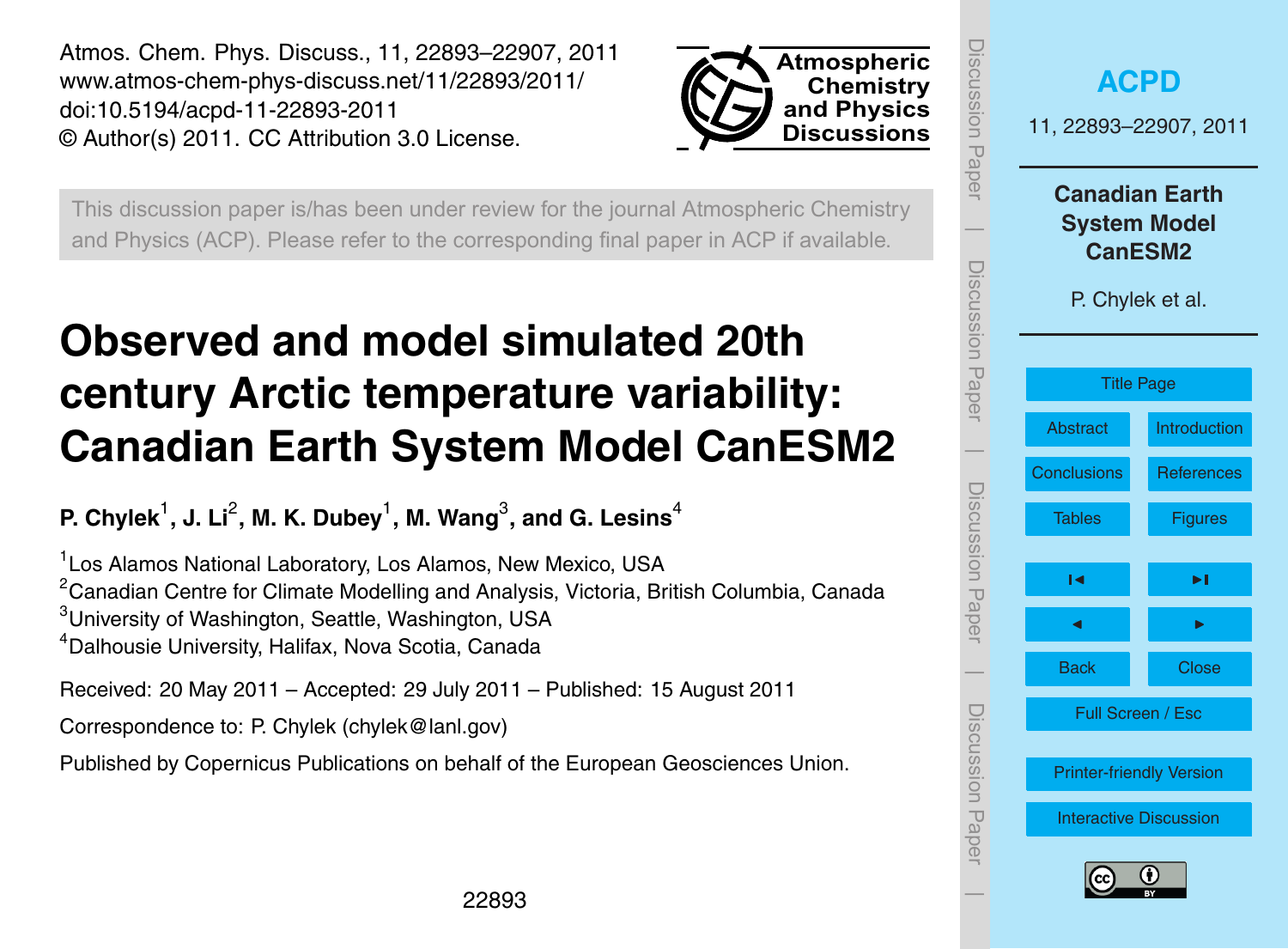#### <span id="page-1-0"></span>**Abstract**

We present simulations of the 20th century Arctic temperature anomaly from the second generation Canadian Earth System Model (CanESM2). The new model couples together an atmosphere-ocean general circulation model, a land-vegetation model and <sup>5</sup> terrestrial and oceanic interactive carbon cycle. It simulates well the observed 20th century Arctic temperature variability that includes the early and late 20th century warming periods and the intervening 1940–1970 period of substantial cooling. The addition of the land-vegetation model and the terrestrial and oceanic interactive carbon cycle to the coupled atmosphere-ocean model improves the agreement with observa-<sup>10</sup> tions from 1900–1970, however, it increases the overestimate of the post 1970 warming. In contrast the older generation coupled atmosphere-ocean general circulation models Canadian CanCM3 and NCAR/LANL CCSM3, used in the IPCC 2007 climate

change assessment report, overestimate the rate of the 20th century Arctic warming by factor of two to three and they are unable to reproduce the observed 20th century <sup>15</sup> Arctic climate variability.

#### **1 Introduction**

The Arctic is a region where climate change is amplified and therefore more easily detected and identified than in the global average. The observed climate change is driven by external climate forcing as well as by internal unforced natural climate vari-<sup>20</sup> ability. Disentangling the effects of these external and internal components is difficult but necessary for any reliable decadal-scale climate forecast (Keenlyside et al., 2008; Branstator and Selten, 2009; Solomon et al., 2011) and for identification of long-term trends induced by anthropogenic greenhouse gases and other radiative forcings. The effect of natural climate variability is expected to be much stronger in the Arctic than in

<sup>25</sup> the global mean due to the positive ice albedo feedback and the influence of meridional heat transported to the Arctic. The accuracy of decadal-scale forecasts of the Arctic



 $\overline{\phantom{a}}$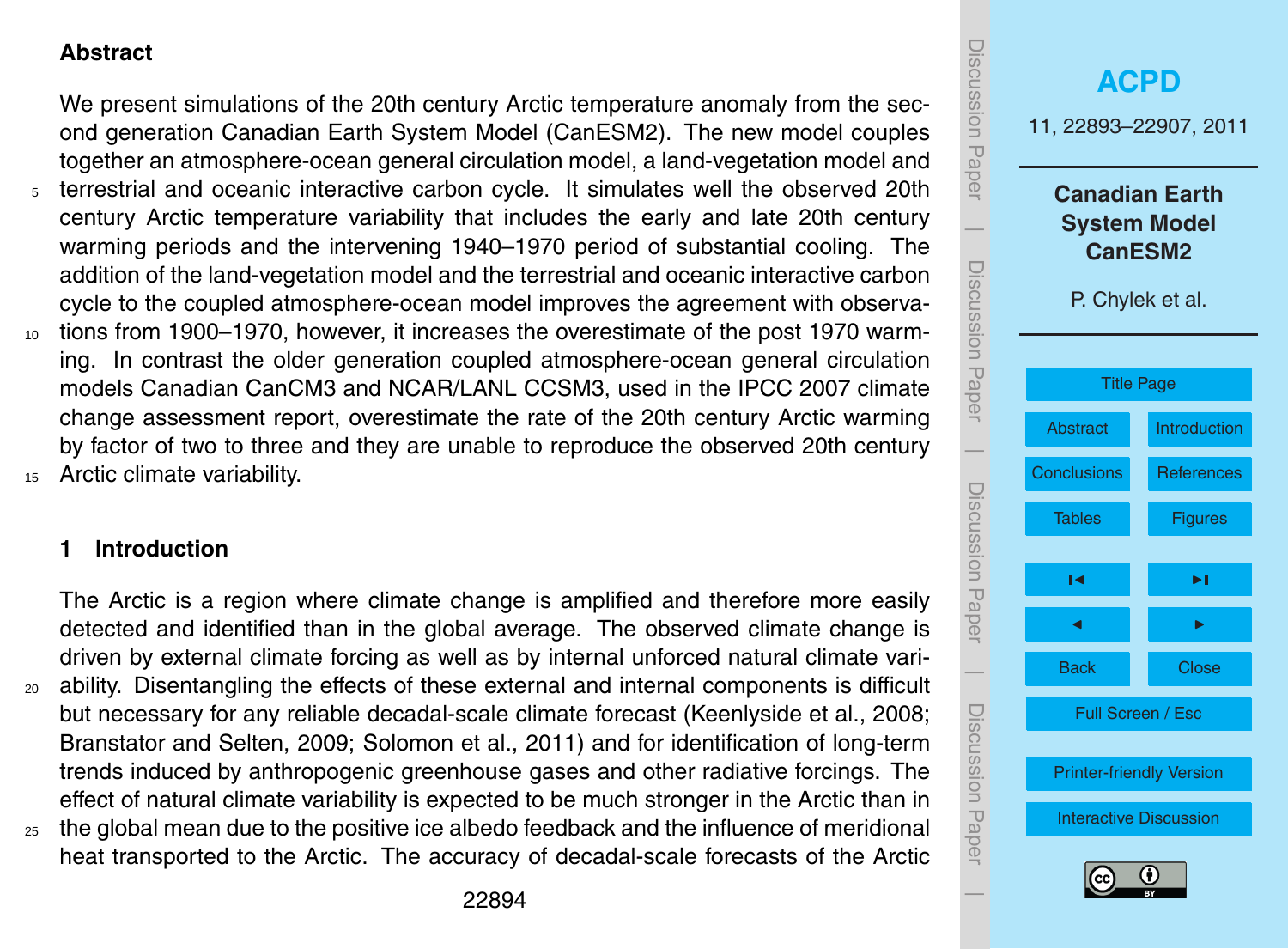climate critically depends on our ability to delineate the effects of forced and natural climate change in the observed record.

Polar regions occupy a relatively small part of the globe. The climate changes in polar regions are not necessarily manifested in the global mean climate. If the Arctic <sup>5</sup> warms and Antarctica cools (Chylek et al., 2010) the global mean can stay unchanged while changes in polar region may become significant. Since the Arctic region is expected to experience adverse impacts of climate warming (e.g. disappearing summer sea ice, melting of the Greenland ice sheet and associated sea level rise) with global consequences it is essential to know how accurate model simulations of the Arctic cli-<sup>10</sup> mate are. Models that cannot reproduce the past century of Arctic climate variability cannot be expected to provide a reliable projection of future Arctic climate changes.

In this paper we compare the observed 20th century Arctic temperature with the new Canadian Centre for Climate Modeling and Analysis (CCCma) simulations performed within the framework of CMIP5 (Climate Inter-comparison Project Phase 5) that will <sup>15</sup> contribute results to the fifth assessment report of the IPCC. We also discuss simula-

tions by the older CMIP3 models: CCCma third generation coupled atmosphere-ocean general circulation model CanCM3, and the NCAR coupled atmosphere-ocean CCSM3 model (NCAR atmospheric general circulation model coupled to the Los Alamos National Laboratory ocean and ice model) which contributed to the IPCC 2007 report.

#### <sup>20</sup> **2 CMIP3 simulations of 20th century Arctic climate**

The Climate Models Inter-comparison Project Phase 3 (CMIP3) contains 63 individual simulations of the 20th century temperature (20C3M) produced by twenty coupled climate models forced by the known past century forcing (Meehl et al., 2007). The model simulations of the 20th century climate start with a control run where all the forcing <sup>25</sup> agents are held constant at their pre-industrial level and the model is run for several

hundred years to settle in a statistical steady state. The variability found in this control simulation characterizes the intrinsic model variability. To simulate anthropogenic

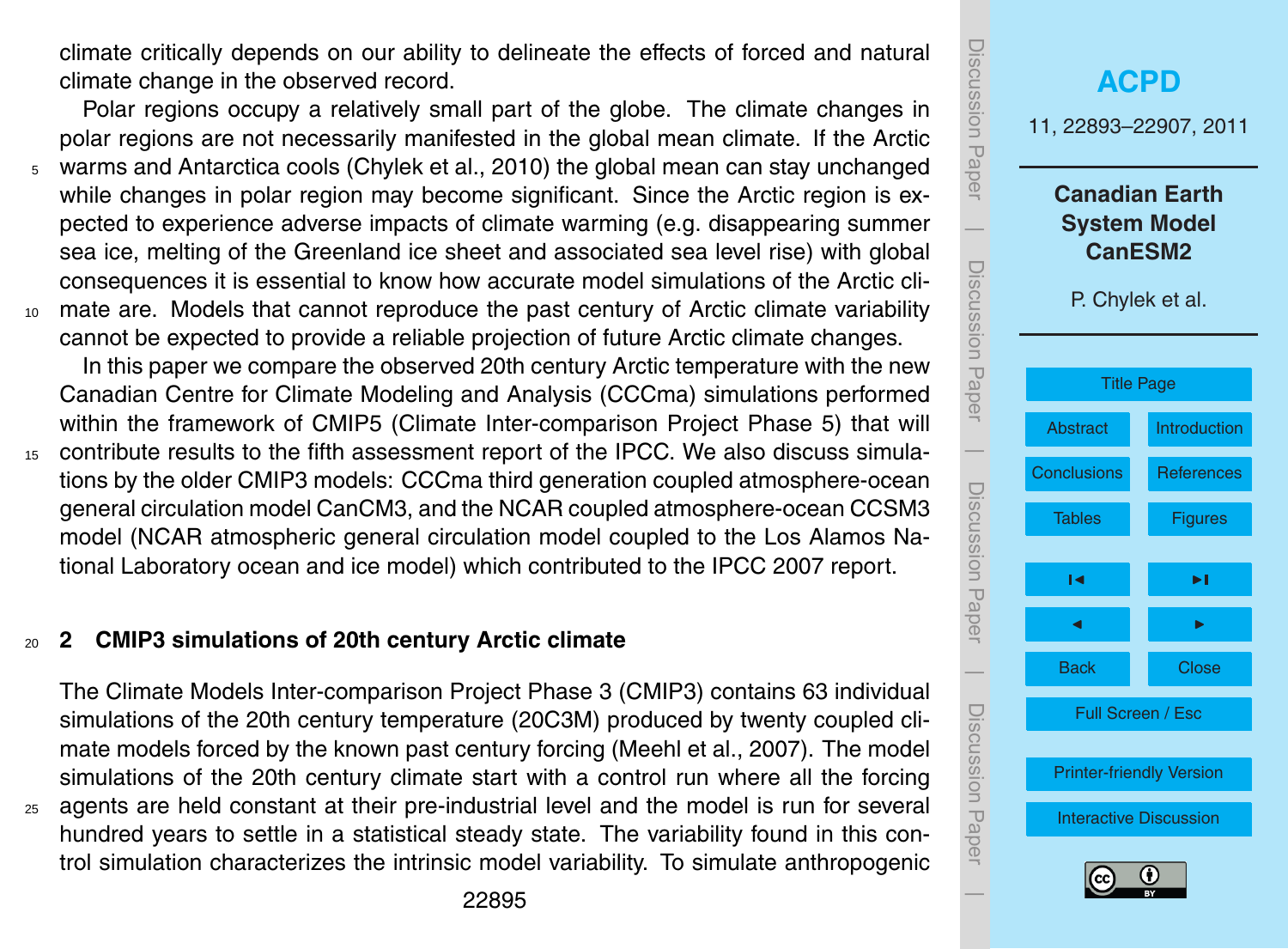warming the model is then forced by prescribed 20th century forcing that evolves with time. This is usually done several times starting from different initial states of the control run. Each individual simulation represents model response to changing radiative forcing agents, and an intrinsic model variability (uncorrelated between different simu-<sup>5</sup> lations). Averaging over several model simulations is expected to average out the effect

of intrinsic model variability and to produce the model response to applied forcing which can then be compared to observations.

Wang et al. (2007) analyzed 63 individual simulations of the 20th century Arctic winter temperature obtained from the CMIP3 project and found that a total of <sup>10</sup> nine models (CCSM3, CRISO-Mk3.0, INM-CM3.0, ECHO-G, PCM, CGCM3.1(T47), CGCM3.1(T63), CNRM-CM3 and UKMO-HadCM3) produced better than average simulations of the observed Arctic 20th century temperature variability in at least one of their realizations. The CCSM3 model (National Center for Atmospheric Research Atmospheric General Circulation Model coupled to the Los Alamos National Laboratory <sup>15</sup> ocean model) and the Canadian CGCM3 were among the models characterized as the better models for the Arctic (Wang et al., 2007).

## **3 Canadian CMIP5 models: coupled atmosphere-ocean general circulation model CanCM4, and the earth system model CanESM2**

The atmospheric component of CanCM4 is the fourth generation atmospheric gen-<sup>20</sup> eral circulation model, which has 35 layers from the surface up to1 hPa. New with respect to the CCCma third generation model CanCM3 (Scinocca et al., 2008) are the correlated-*k* distribution radiation algorithm (Li and Barker, 2005), an accurate aerosol optical property parameterization, aerosol direct and indirect radiative effects using a prognostic bulk aerosol scheme, and a new shallow convection scheme (von Salzen <sup>25</sup> and McFarlane 2002).

The CanCM4 ocean component differs from that of CanCM3 in that it has 40 levels with approximately 10 m resolution in the upper ocean. Diapycnal ocean mixing is

22896

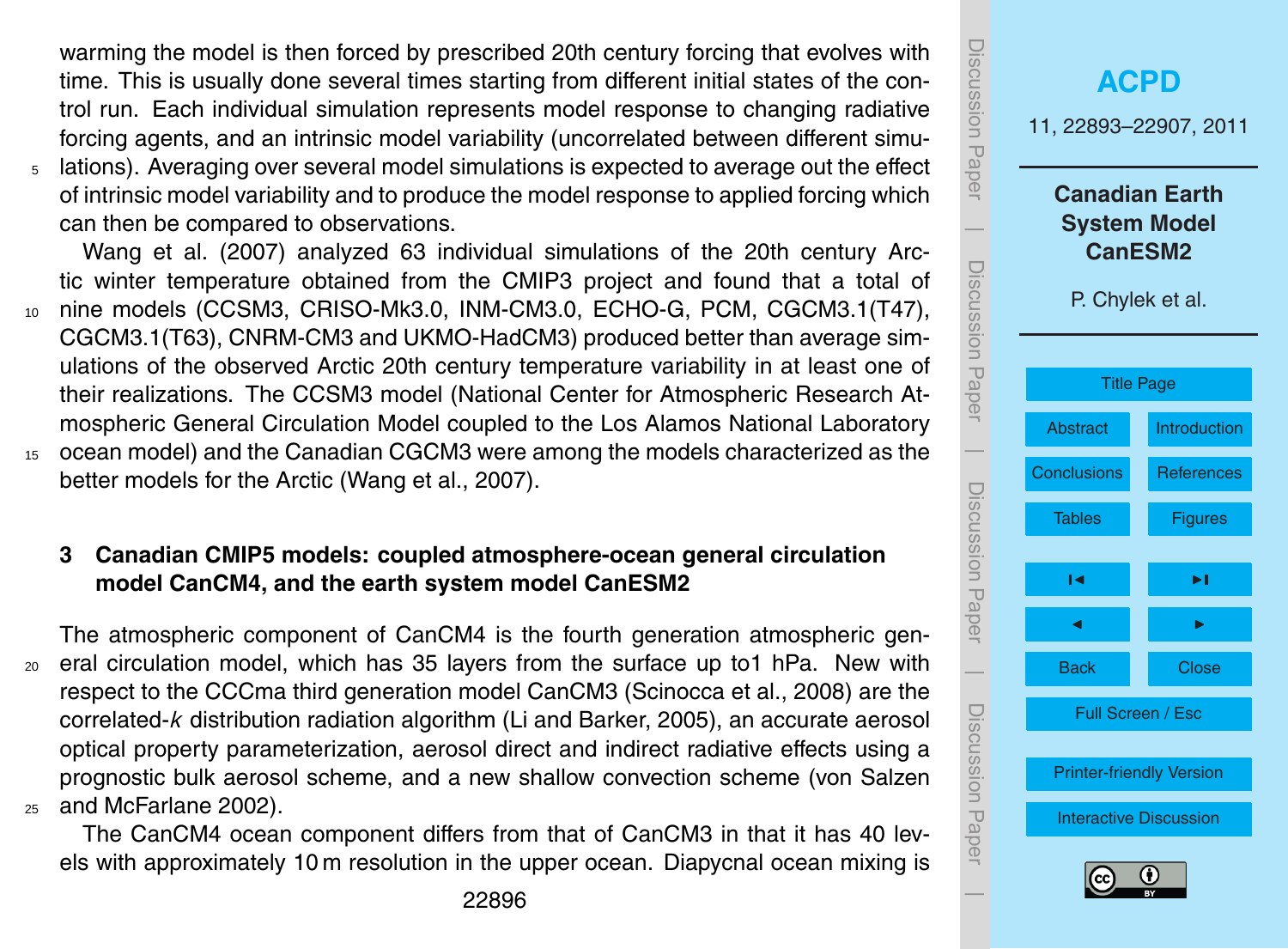represented by the K-profile parameterization (Large et al., 1994) and a tidally-driven mixing parameterization similar to that of Simmons et al. (2004). Horizontal friction is described by anisotropic viscosity (Large et al., 2001), and subsurface heating by penetrating shortwave radiation is dependent on the model's prognostic ocean chlorophyll

<sup>5</sup> as described in Zahariev et al. (2008), where the model's interactive ocean carbon cycle is also described.

Canadian Earth System Model CanESM2 combines the CanCM4 model and the terrestrial carbon cycle based on the Canadian Terrestrial Ecosystem Model (CTEM) (Arora and Boer, 2010) which models the land-atmosphere carbon exchange. The <sup>10</sup> CTEM models all primary terrestrial ecosystem processes including land use change based on historical changes in crop areas.

The concentrations of greenhouse gases and solar variability are based on the CMIP5 recommendations. In addition the effects of volcanic eruptions are included.

### **4 Arctic 20th century temperature anomaly**

- <sup>15</sup> The Arctic 20th century observed mean temperature anomaly with respect to the 1900– 2000 average using the NASA GISS temperature data (Hansen et al., 2010) north of 64◦ N based on meteorological stations [\(http://data.giss.nasa.gov/gistemp/\)](http://data.giss.nasa.gov/gistemp/) is shown in Fig. 1 (a thick black line in all panels). The first three panels show simulations of the 20th century Arctic temperature anomaly with the Canadian third generation coupled
- <sup>20</sup> atmosphere-ocean model CanCM3 used in the IPCC 2007 report (Fig. 1a), the same simulation with the fourth generation model CanCM4 (Fig. 1b), and the simulation with the Canadian Earth System Model CanESM2 (Fig. 1c). The individual simulations (five for CanCM3 and CanESM2 and three for CanCM4 model) are shown in thin color lines and thick red lines are models ensemble means.
- <sup>25</sup> Comparing the observed Arctic temperature variability with models simulations, it is apparent that the CanCM3 simulations and their ensemble average do not capture the amplitude of the early 20th century warming period and the following (1940–1970) cooling.

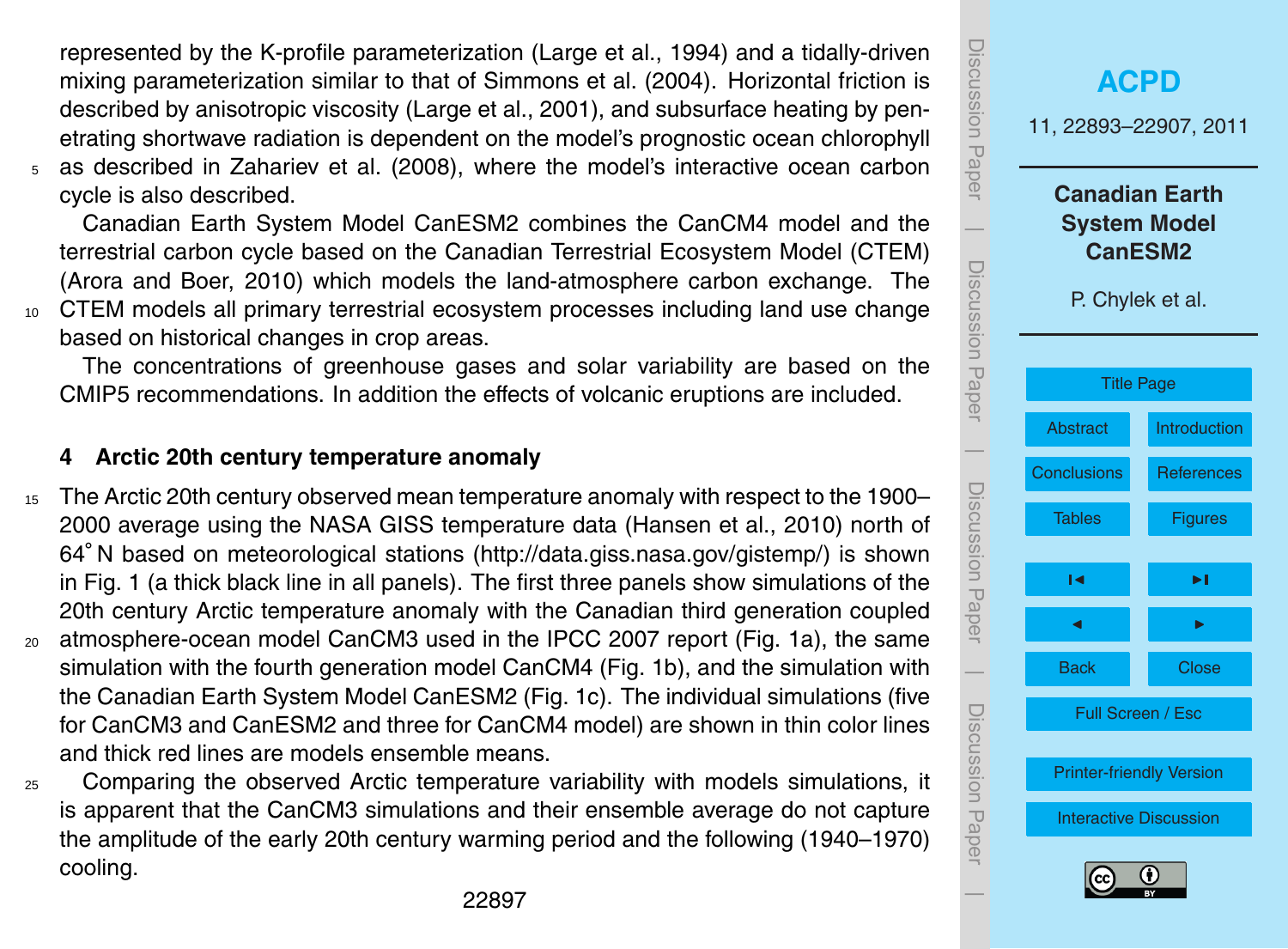The agreement between the observed and model simulated 20th century Arctic temperature is significantly improved by the fourth generation Canadian coupled atmosphere-ocean general circulation model CanCM4 (Fig. 1b). The amplitude as well as the timing of the early 20th century warming and the following cooling period is now

- <sup>5</sup> in a much better agreement with observations. As a measure of agreement between the model ensemble mean and the observations we use the variance of the difference of the observed and modeled temperature anomaly (with respect to 1900–2000 mean), which is 0.13 K<sup>2</sup> for the CanCM4 model compared to 0.31 K<sup>2</sup> for the third generation model CanCM3. The inclusion of CTEM (a dynamic vegetation and transition from <sup>10</sup> CanCM4 to CanESM2) does not improve further the agreement between the observed
- and modeled temperature anomaly leaving the variance of 0.13  $K^2$  unchanged.

Figure 1 also shows (panel d) the eight individual simulations and the ensemble average of the 20th century Arctic temperature anomaly produced by the CCSM3 model (NCAR atmospheric GCM coupled to the LANL ocean model). The model is unable

<sup>15</sup> to reproduce the 20th century Arctic temperature variability similarly to the Canadian CanCM3.

All individual CanCM4 and CanESM2 simulations (Fig. 1b and c) reproduce reasonably well the 20th century Arctic temperature anomaly including the early century warming and subsequent 1940–1970 significant cooling. In contrast the individual sim-

<sup>20</sup> ulations of the CMIP3 models (CanCM3 and CCSM3) cannot reproduce the early 20th century warming and the subsequent cooling periods (Fig. 1a and d).

A significant improvement of the CanCM4 and CanESM2 models compared to the CMIP3 generation models (CanCM3 and CCSM3) is further demonstrated by comparing ensemble averages of model simulations. Figure 2a and b shows the five year

<sup>25</sup> moving averages of the temperature anomaly of the ensemble means of the considered models (colored curves) together with the observed temperature (black curve) anomaly.

We note that a single linear fit to 20th century Arctic temperature does not capture the richness of Artic temperature variability. Figure 2c shows three clearly different

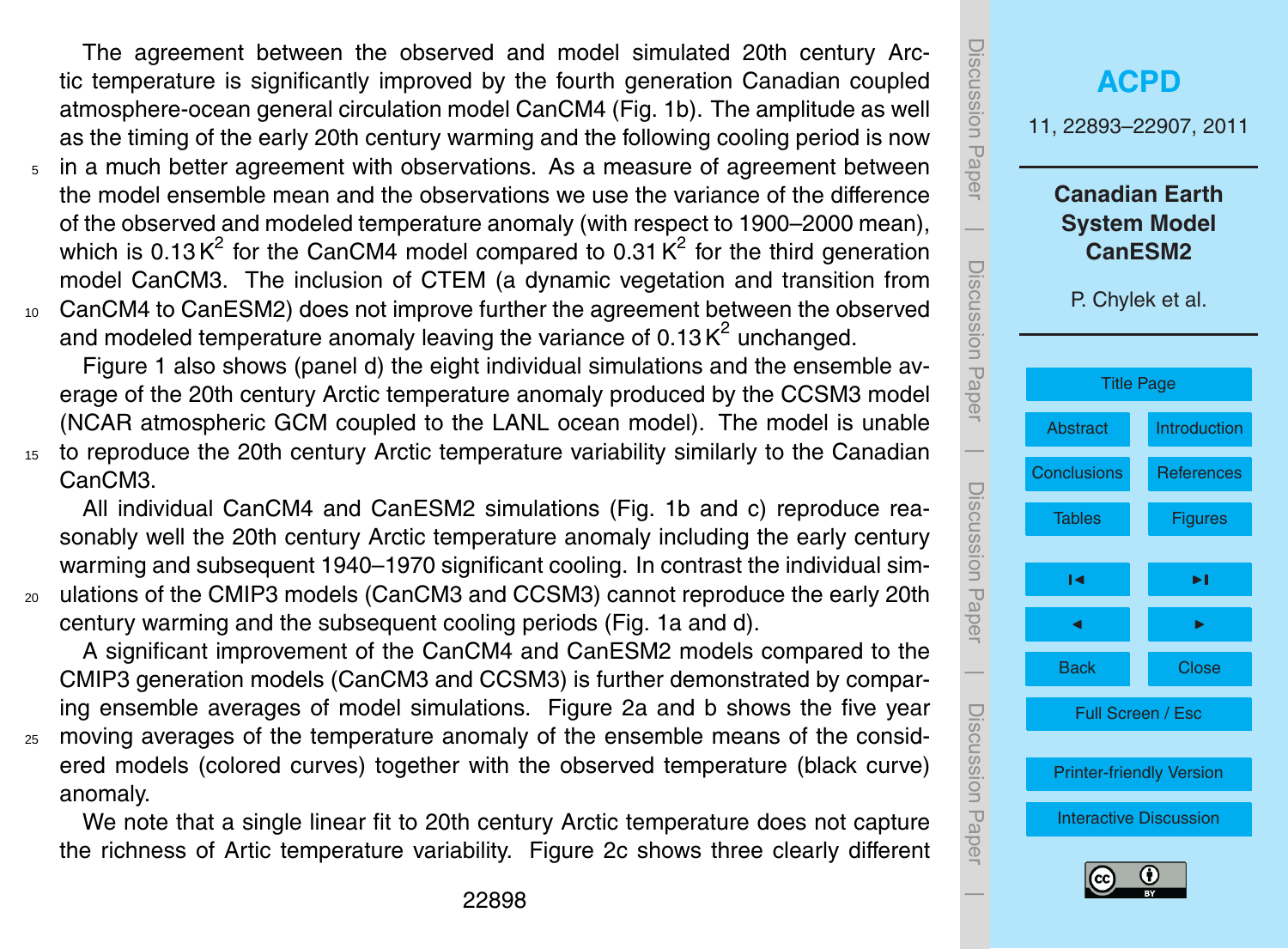temperature trend regimes with 1900–1940 and 1970–2000 warming periods interrupted by an equally steep 1940–1970 cooling period. A three-piece linear fit describes the Arctic temperature variability more accurately. The Arctic amplification has a significantly different value in each of the three segments (Chylek et al., 2009).

#### <sup>5</sup> **5 Arctic 20th century warming trend**

The 20th century warming trend based on the NASA GISS data for the region north of 64° N is 0.08 K decade<sup>−1</sup> (Fig. 3 red column in each panel). Trends of individual model simulations are shown in the yellow columns, and model ensemble averages in the black columns. It is apparent that all of the CanCM4 and CanESM2 (CMIP5 models) <sup>10</sup> individual simulations do reproduce the observed 20th century Arctic temperature trend reasonably well (Fig. 3b and c).

On the other hand the individual CanCM3 and CCSM3 (CMIP3 models) simulations show the 20th century warming trends between 0.17 and 0.26 K decade<sup>-1</sup> (Fig. 3). Thus the individual CanCM3 and CCSM3 (NCAR/LANL) simulations and their ensem-<sup>15</sup> ble averages overestimate the observed 20th century Arctic temperature trend by a factor of two to three.

A comparison of model simulations with observations within each of the distinct warming and cooling periods (1900–1940, 1940–1970, and 1970–2000) is summarized in Table 1. In general the CMIP5 models (CanCM4 and CanESM2) simulate tem-

- <sup>20</sup> perature variability much better than CMIP3 models (CanCM3 and CCSM3), although the temperature peak in the early part of the 20th century is still significantly underestimated. The CanCM4 model with the added vegetation and carbon cycle (which becomes CanESM2) performs better than the CanCM4 alone within the 1900–1940 and 1940–1970 periods. However, the CanESM2 overestimates by over 50 % the rate
- <sup>25</sup> of the 1970–2000 warming (Table 1) which may make its application to future Arctic climate somewhat problematic.

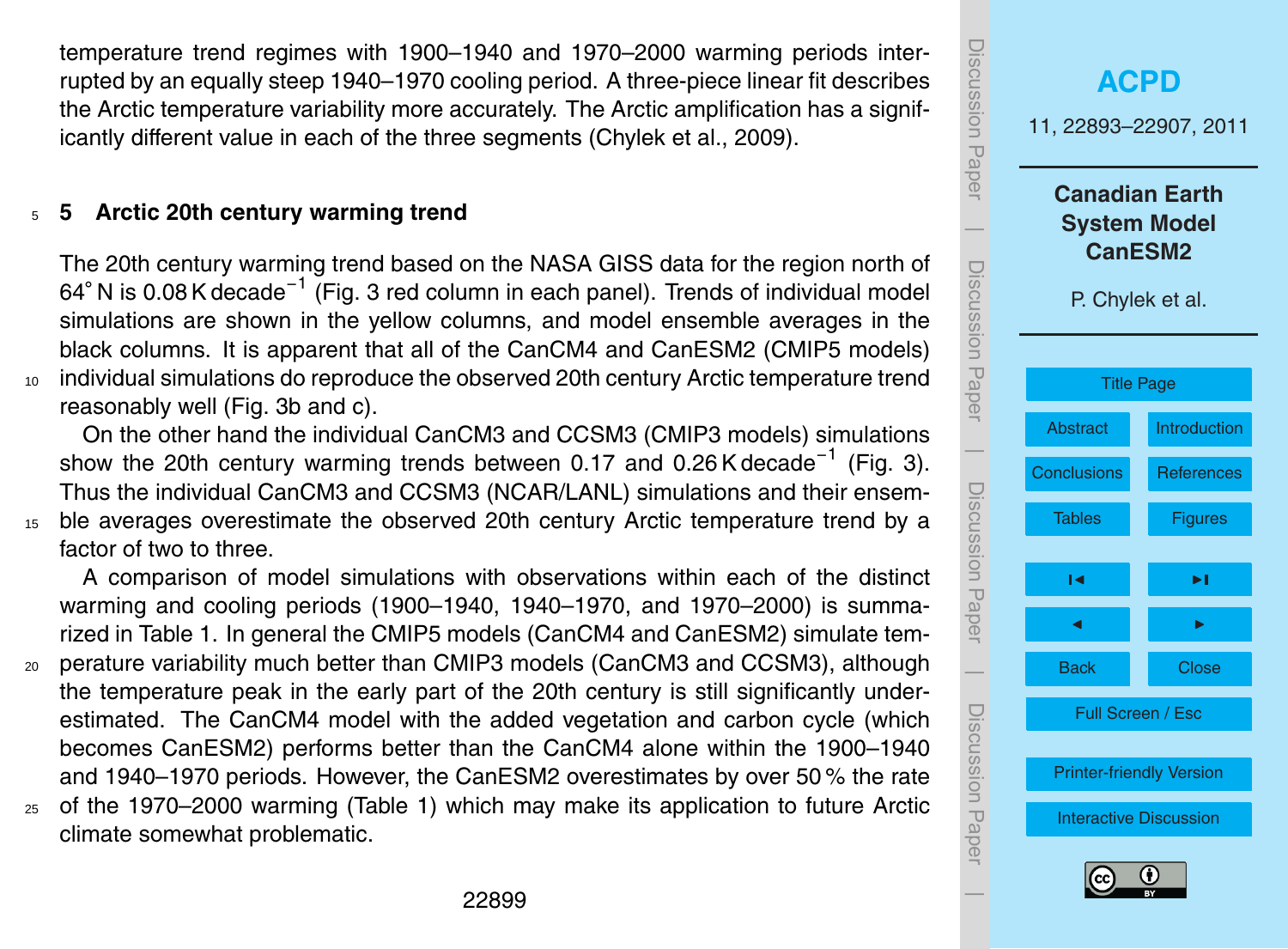### <span id="page-7-0"></span>**6 Summary and discussion**

We have compared the Canadian CMIP5 generation models (coupled atmosphereocean general circulation model CanCM4 and the Earth System Model CanESM2 that includes dynamic vegetation) simulations of the Arctic 20th century temperature vari-

<sup>5</sup> ability with the observed Arctic temperature. We found that the model simulations and the observed 20th century Arctic temperature variability (including the early 20th century warming) are in a reasonable agreement. This represents a considerable improvement compared to the earlier version of the Canadian CanCM3 and the NCAR/LANL CCSM3 models (used in the IPCC 2007 report) which do not reproduce the early 20th <sup>10</sup> century warming (1900–1940) and the subsequent cooling period (1940–1970).

A reason for the large improvement of the CanCM4 and CanESM2 20th century Arctic simulations over those by the CanCM3 and the NCAR/LANL CCSM3 is currently not clear. Likely candidates include more realistic treatment of atmospheric aerosols (Mishchenko et al., 2010), surface use changes (Pielke et al., 2002, 2007) and clouds, <sup>15</sup> and perhaps a better characterization of 50–80 yr climate modes related to the Atlantic

Multidecadal Oscillations (Polyakov and Johnson, 2000; Dijkstra et al., 2006; Chylek et al., 2009, 2010, 2011).

Since the earlier (CMIP3) CanCM3 and CCSM3 (NCAR/LANL) models are not able to reproduce the 20th century Arctic temperature variability and since their simulated

- <sup>20</sup> 20th century warming trend is 2 to 3 times higher that the observed warming trend, applications of these models for projections of the future Arctic climate (Arctic temperature, sea ice extent, Greenland ice sheet melt or sea level rise) has to be taken with great caution. Similar reservations apply to regional Arctic models that are driven by boundary conditions produced by these CMIP3 generation models.
- <sub>25</sub> The CanCM4 and CanESM2 models' ability to reproduce the past Arctic temperature behavior is no guarantee of a skillful prediction of the Arctic future climate change. To reproduce the past is a necessary, but not a sufficient condition for a successful future forecast. On the other hand, the earlier CMIP3 models (CanCM3 or the NCAR/LANL CCSM3) are clearly a poor choice for the Arctic climate forecast.

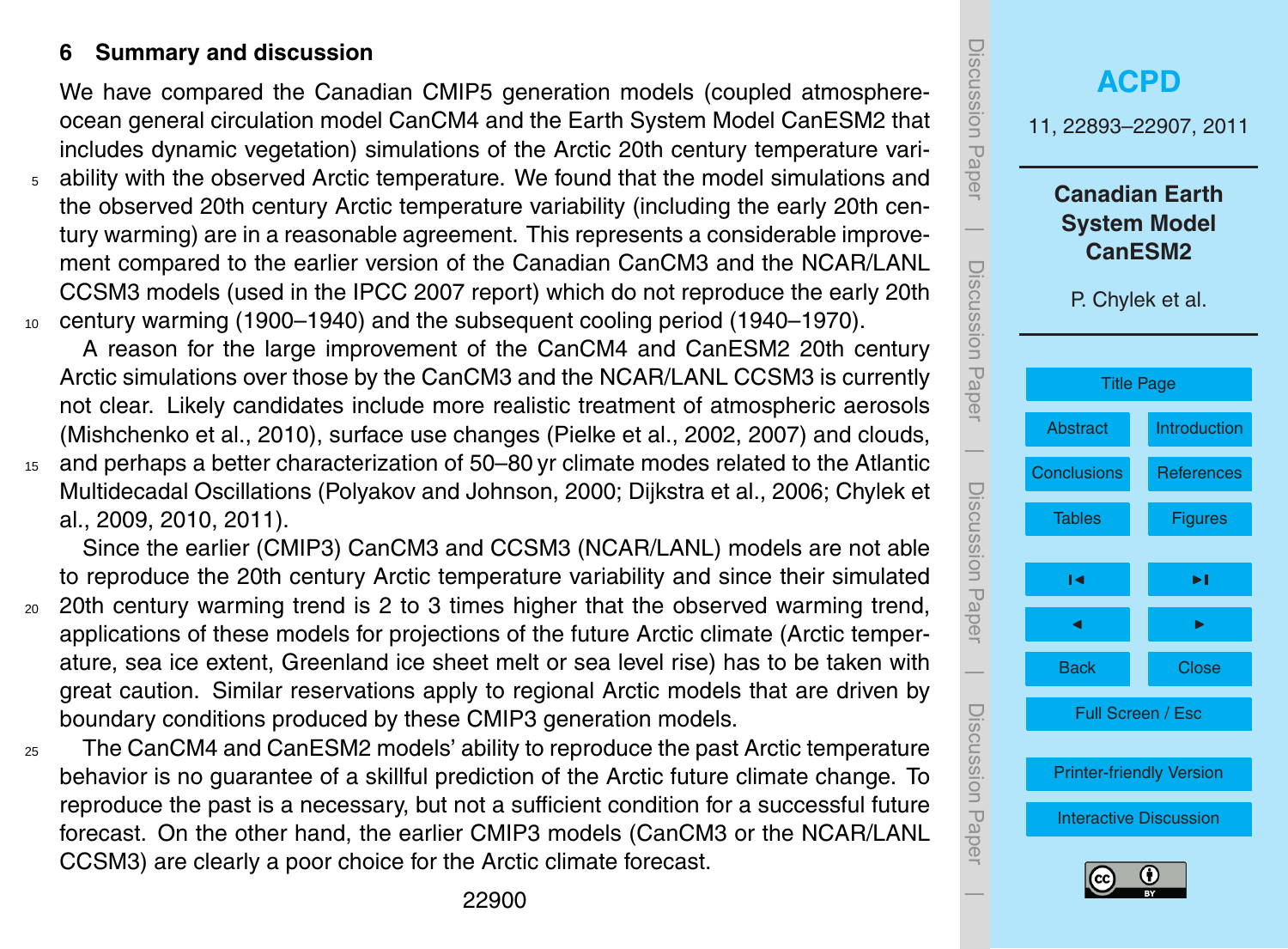<span id="page-8-0"></span>We note that the addition of a dynamic land-vegetation model to the coupled atmosphere-ocean general circulation model does improve the agreement between simulated and observed early 20th century warming (1900–1940) and the subsequent cooling (1940–1970), however it also increases the overestimate of the late (1970– <sup>5</sup> 2000) warming rate compared to the observed one.

The new Canadian CMIP5 models (CanCM4 and CanESM2) do show a significant improvement in reproducing the 20th century Arctic temperature variability. To identify all the processes responsible for this improvement further detailed diagnostics and additional simulations are needed. It will be interesting to see how other CMIP5 models <sup>10</sup> will be able to reproduce the observed 20th century Arctic temperature variability, and,

when appropriate, what is the source of model improvements compared to the CMIP3 simulations.

*Acknowledgements.* The authors thank Vivek Arora and William Merryfield for reading the manuscript and many useful suggestions. Reported research (LA-UR-11-10701) was sup-<sup>15</sup> ported by the Department of Energy Office of Biological and Environmental Research, Climate and Environmental Sciences Division, by the Los Alamos National Laboratory's Directed Research and Development Project entitled "Multi-Scale Science Framework for Climate Treaty Verification", and by the LANL branch of the Institute of Geophysics and Planetary Physics.

#### **References**

- <sup>20</sup> Arora, V. K. and Boer, G. J.: Uncertainties in the 20th century carbon budget associated with land use change, Glob. Change Biol., 16(12), 3327–3348, [doi:10.1111/j.1365-](http://dx.doi.org/10.1111/j.1365-2486.2010.02202.x) [2486.2010.02202.x,](http://dx.doi.org/10.1111/j.1365-2486.2010.02202.x) 2010.
	- Branstator, G. and Selten, F.: Model of variability and climate change, J. Climate, 22, 2639– 2658, 2009.
- <sup>25</sup> Chylek, P., Folland, C., Lesins, G., Dubey, M., and Wang, M.: Arctic air temperature change amplification and the Atlantic Multidecdal Oscillation, Geophys. Res. Lett., 36, L14801, [doi:10.1029/2009GL038777,](http://dx.doi.org/10.1029/2009GL038777) 2009.

Chylek, P., Folland, C., Lesins, G., and Dubey, M.: Twentieth century bipolar seesaw

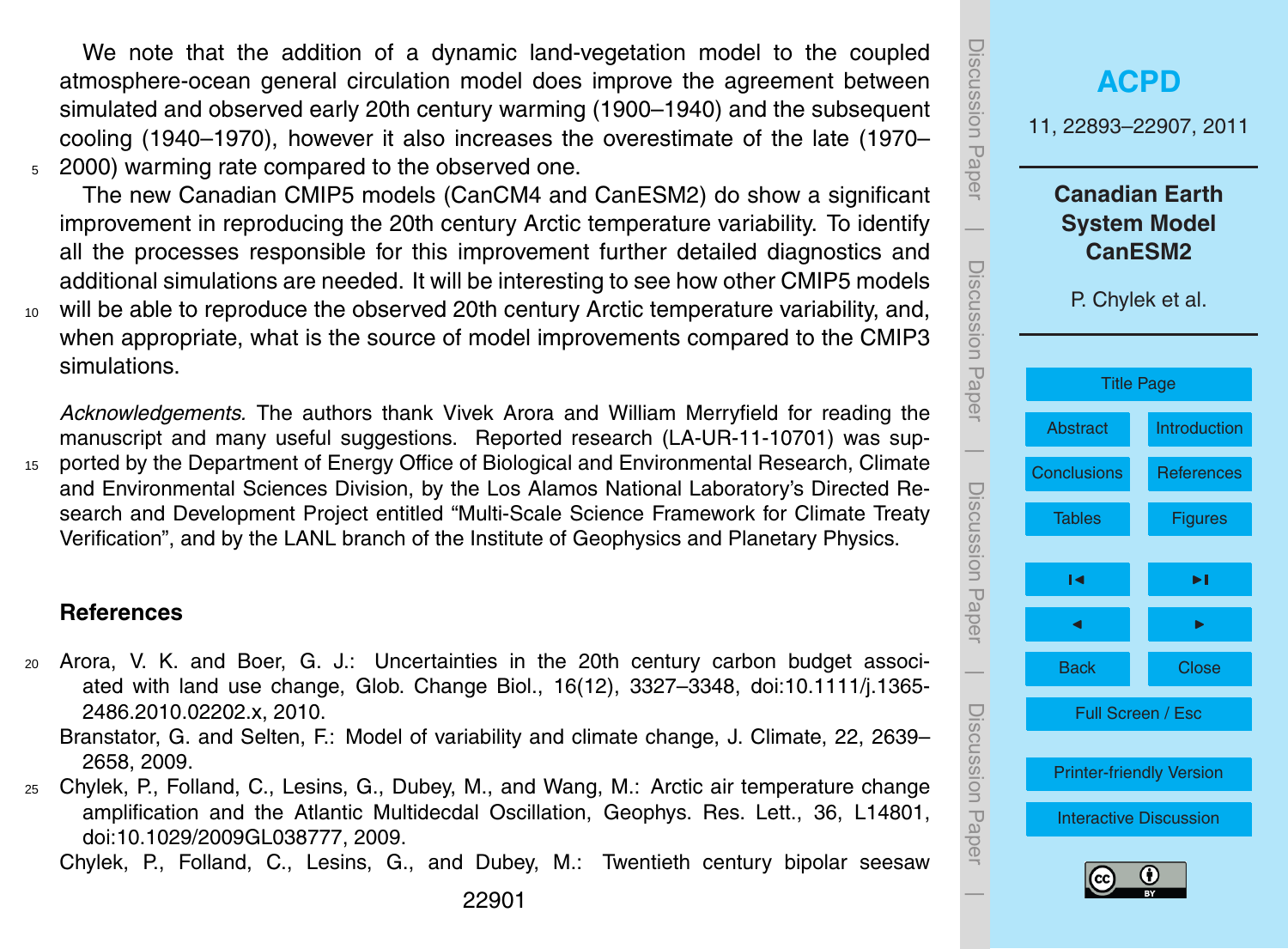of the Arctic and Antarctic surface air temperatures, Geophys. Res. Lett., 37, L08703, [doi:10.1029/2010GL042793,](http://dx.doi.org/10.1029/2010GL042793) 2010.

- Chylek, P., Folland, C., Dijkstra, H., Lesins, G., and Dubey, M.: Ice-core evidence for a prominent near 20 year time-scale of the Atlantic Multidecadal Oscillation, Geophys. Res. Lett. 38, <sup>5</sup> L13704, [doi:10.1029/2011GL047501,](http://dx.doi.org/10.1029/2011GL047501) 2011.
	- Dijkstra, H., Te Raa, L., Schmeits, M., and Gerrit J.: On the physics of the Atlantic multidecadal oscillation, Ocean Dyn., 56, 36–50, 2006.
	- Hansen, J., Ruedy, R., Sato, M., and Lo, K.: Global surface temperature change, Rev. Geophys., 48, RG4004, [doi:10.1029/2010RG000345,](http://dx.doi.org/10.1029/2010RG000345) 2010.
- <sup>10</sup> Keenlyside, N., Latif, M., Jungclaus, J., Kornblueh, L., and, Roeckner, E.: Advancing decadalscale climate prediction in the North Atlantic sector, Nature, 453, 84–88, 2008.
	- Large, W. G., McWilliams, J. C., and Doney, S.: Oceanic vertical mixing: A review and a model with a vertical K-profile boundary layer parameterization, Rev. Geophys., 32, 363–403, 1994. Large, W. G., Danabasoglu, G., McWilliams, J., Gent, P., and Bryan, F.: Equatorial circulation
- <sup>15</sup> of a global ocean climate model with aniostropic horizontal viscosity, J. Phys. Oceanogr., 31, 518–536, 2001.
	- Li, J. and Barker, H. W.: A radiation algorithm with correlated k-distribution. Part I: Local thermal equilibrium, J. Atmos. Sci., 62, 286–309, 2005.

Meehl, G., Covey, C., Delworth, T., Latif, M., McAveney, B., Mitchell, J., Stouffer, R., and Taylor, <sup>20</sup> K.: The WCRP CMIP3 multimodel dataset, B. Am. Meteorol. Soc., 88, 1383–1394, 2007.

Mishchenko, M., Liu, L., Geogdzhayev, I., Travis, L., Cairns, B., and Lacis, A.: Toward unified satellite climatology of aerosol properties. 3. MODIS versus MISR versus AERONET, J. Quant. Spectrosc. Ra., 111, 540–552, 2010.

Pielke Sr., R. A., Marland, G., Betts, R. A., Chase, T. N., Eastman, J., Niles, J., Niyogi, D.,

- <sup>25</sup> and Running, S.: The influence of land-use change and landscape dynamics on the climate system- relevance to climate change policy beyond the radiative effect of greenhouse gases, Philos. Trans. A. Special Theme Issue, 360, 1705–1719, 2002.
- Pielke Sr., R. A., Adegoke, J., Beltran-Przekurat, A., Hiemstra, C., Lin, J., Nair, U., Niyogi, D., and Nobis, T.: An overview of regional land use and land cover impacts on rainfall, Tellus B, <sup>30</sup> 59, 587–601, 2007.
	- Polyakov, I. and Johnson, M.: Arctic decadal and interdecadal variability, Geophys. Res. Lett., 27, 4097–4100, 2000.

Scinocca, J. F., McFarlane, N. A., Lazare, M., Li, J., and Plummer, D.: Technical Note: The

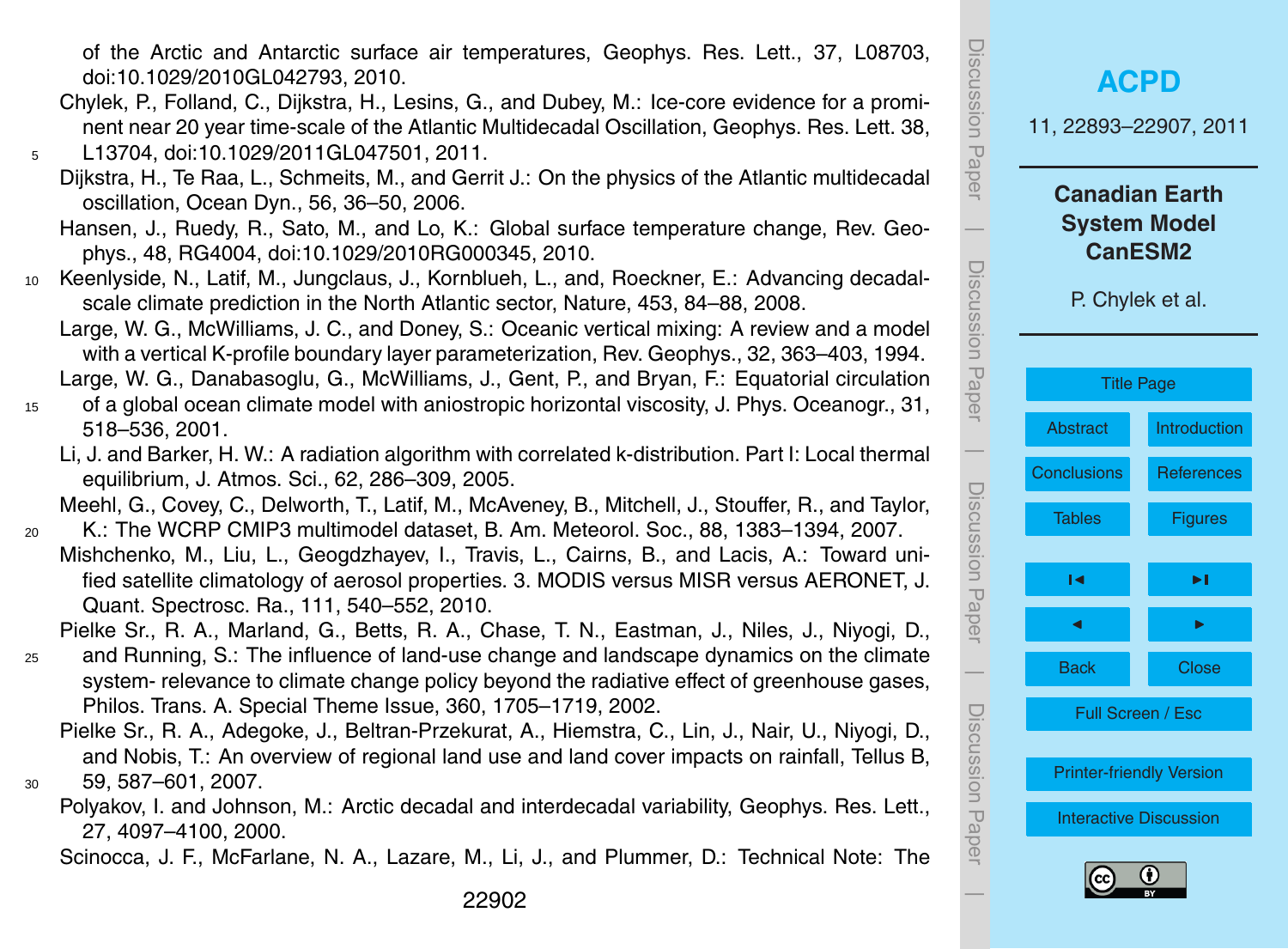CCCma third generation AGCM and its extension into the middle atmosphere, Atmos. Chem. Phys., 8, 7055–7074, [doi:10.5194/acp-8-7055-2008,](http://dx.doi.org/10.5194/acp-8-7055-2008) 2008.

- Simmons, H, St. Laurent, L., Jayne, S., and Weaver, A.: Tidally driven mixing in a numerical model of the ocean general circulation, Ocean Modell., 6, 245–263, [doi:10.1016/S1463-](http://dx.doi.org/10.1016/S1463-5003(03)00011-8) <sup>5</sup> [5003\(03\)00011-8,](http://dx.doi.org/10.1016/S1463-5003(03)00011-8) 2004.
- Solomon, A., Goddard, L., Kumar, A., Carton, J., Deser, C., Fukumori. I., Greene, A., Hegerl, G., Kirtman, B., Kushnir, Y., Newman, M., Smith, D., Vimont, D., Delworth, T., Meehl, G., and Stockdale, T.: Distinguishing the Roles of Natural and Anthropogenically Forced Decadal Climate Variability, B. Am. Meteorol. Soc., 92, 141–156, [doi:10.1175/2010BAMS2962.1,](http://dx.doi.org/10.1175/2010BAMS2962.1) 2011.
- <sup>10</sup> von Salzen, K. and McFarlane, N.: Parameterization of the bulk effects of lateral and cloud-top entrainment in transient shallow cumulus clouds, J. Atmos. Sci., 59, 1405–1429, 2002.
	- Wang, M., Overland, J., Kattsov, V., Walsh, J., Zhang, X., and Pavlova, T.: Intrinsic versus forced variation in coupled climate model simulations over the Arctic during the twentieth century, J. Clim., 20, 1093–1107, 2007.
- <sup>15</sup> Zahariev, K., Christian, J., and Denman, K.: Preindustrial, historical, and fertilization simulations using a global ocean carbon model with new parameterizations of iron limitation, calcification, and  $N_2$  fixation, Prog. Oceanogr., 77, 56–82, 2008.

| iscussion<br>Paper  | <b>ACPD</b><br>11, 22893-22907, 2011                                               |                   |  |  |  |  |  |  |
|---------------------|------------------------------------------------------------------------------------|-------------------|--|--|--|--|--|--|
| Discussion Paper    | <b>Canadian Earth</b><br><b>System Model</b><br><b>CanESM2</b><br>P. Chylek et al. |                   |  |  |  |  |  |  |
|                     | <b>Title Page</b>                                                                  |                   |  |  |  |  |  |  |
|                     | <b>Abstract</b>                                                                    | Introduction      |  |  |  |  |  |  |
|                     | <b>Conclusions</b>                                                                 | <b>References</b> |  |  |  |  |  |  |
| Discussion<br>Paper | <b>Tables</b>                                                                      | <b>Figures</b>    |  |  |  |  |  |  |
|                     | м                                                                                  | ▶∣                |  |  |  |  |  |  |
|                     | ◀                                                                                  |                   |  |  |  |  |  |  |
|                     | <b>Back</b>                                                                        | <b>Close</b>      |  |  |  |  |  |  |
| Discussion Hapel    | Full Screen / Esc                                                                  |                   |  |  |  |  |  |  |
|                     | <b>Printer-friendly Version</b>                                                    |                   |  |  |  |  |  |  |
|                     | <b>Interactive Discussion</b>                                                      |                   |  |  |  |  |  |  |
| 0<br>(cc            |                                                                                    |                   |  |  |  |  |  |  |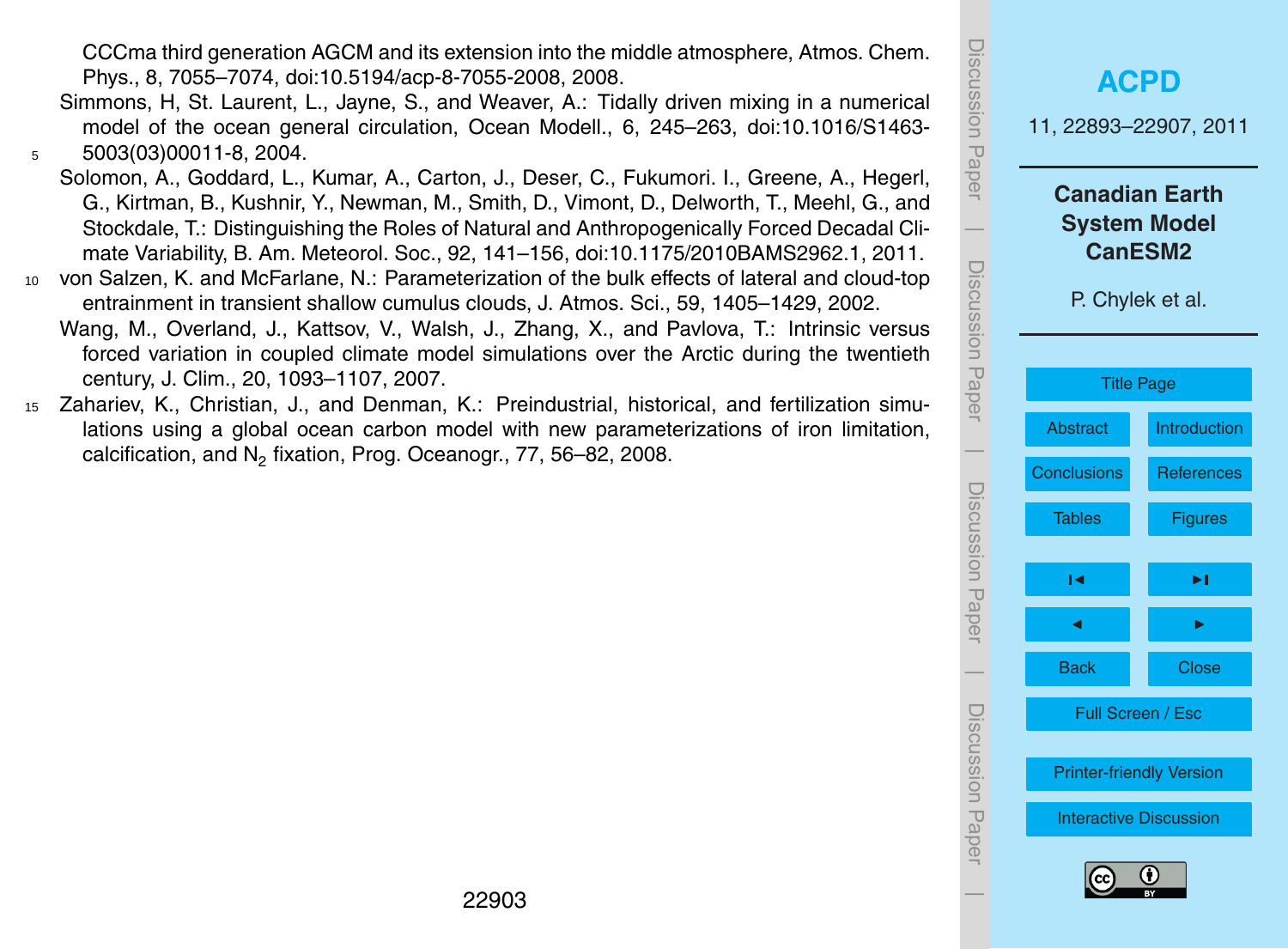<span id="page-11-0"></span>**Table 1.** Rates of temperature change per decade in three distinct Arctic temperature trend sections in K decade<sup>−1</sup> (rows 3 to 5) or in % with respect to observed change according to the NASA GISS data (rows 7 to 9). Numbers in parenthesis indicate a model trend in a direction opposite to observation (model warming instead of observed cooling).

| Model     | CanCM3<br>CCCma          | CanCM4<br>CCCma          | CanESM2<br>CCCma         | CCSM <sub>3</sub><br><b>NCAR</b> | <b>NASA</b><br><b>GISS</b>            |
|-----------|--------------------------|--------------------------|--------------------------|----------------------------------|---------------------------------------|
|           | $K$ decade <sup>-1</sup> | $K$ decade <sup>-1</sup> | $K$ decade <sup>-1</sup> | $K$ decade <sup>-1</sup>         | $K$ decade <sup><math>-1</math></sup> |
| 1900-1940 | 0.15                     | 0.13                     | 0.19                     | 0.13                             | 0.43                                  |
| 1940-1970 | [0.08]                   | $-0.21$                  | $-0.25$                  | [0.13]                           | $-0.35$                               |
| 1970-2000 | 0.44                     | 0.41                     | 0.55                     | 0.33                             | 0.35                                  |
|           | $\%$                     | $\%$                     | %                        | $\%$                             | $\%$                                  |
| 1900-1940 | 35                       | 30                       | 41                       | 31                               | 100                                   |
| 1940-1970 | $[-21]$                  | 60                       | 71                       | [–37]                            | 100                                   |
| 1970-2000 | 124                      | 116                      | 156                      | 93                               | 100                                   |
|           |                          |                          |                          |                                  |                                       |

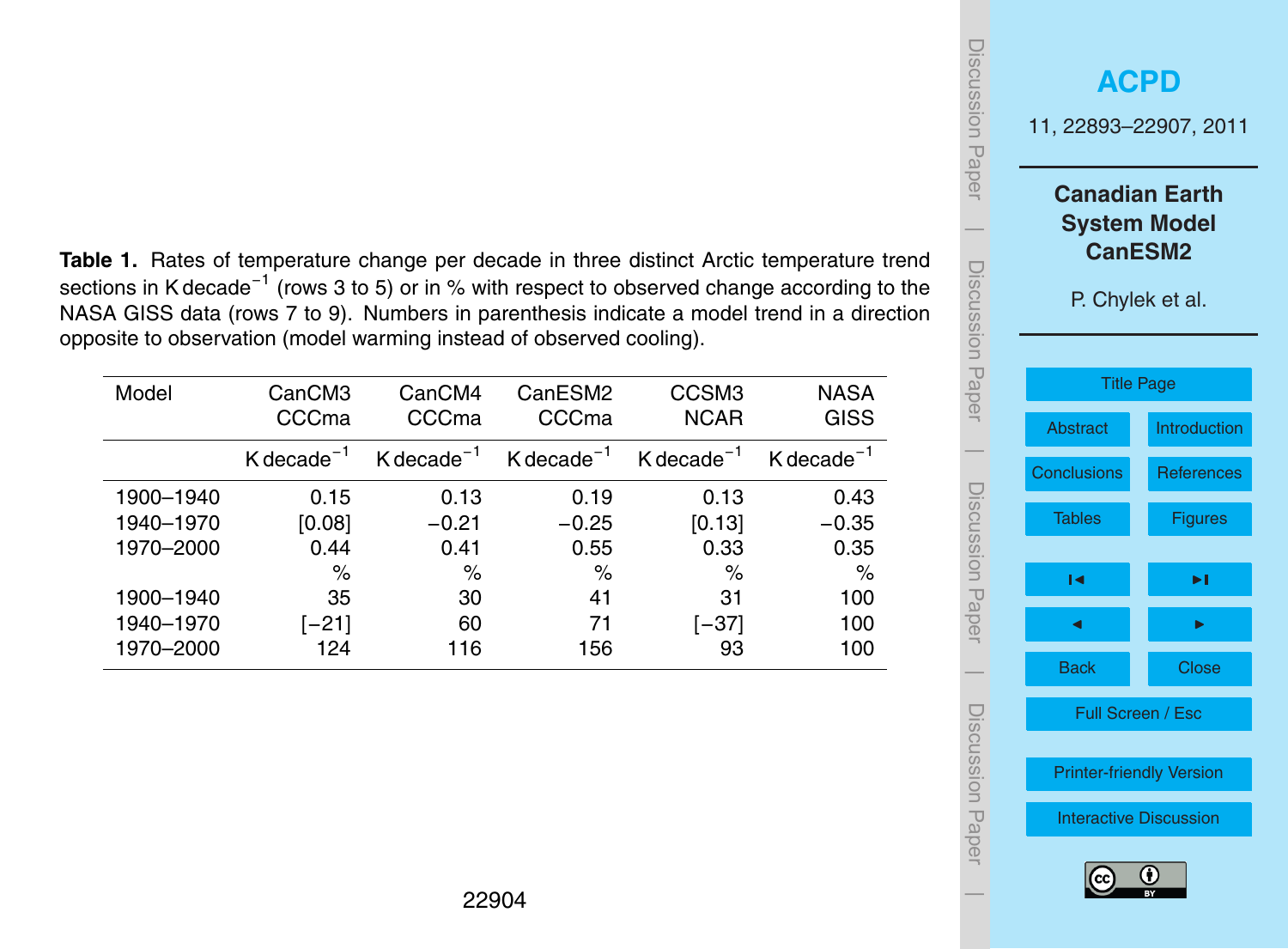<span id="page-12-0"></span>

**Fig. 1.** Observed mean Arctic 20th century annual temperature anomaly (thick black line) compared to model individual simulations (thin colored lines) and model ensemble average (thick red line) for **(a)** the Canadian coupled atmosphere-ocean general circulation model CanCM3 model (five simulations), **(b)** Canadian CanCM4 model (three simulations), **(c)** the Canadian Earth System Model CanESM2 (five simulations), and **(d)** NCAR/LANL coupled atmosphereocean general circulation model CCSM3 (eight simulations). The considered CMIP5 models (CanCM4 and Can ESM2) reproduce the 20th century Arctic temperature variability much better than the considered CMIP3 models (CanCM3 and CCSM3).

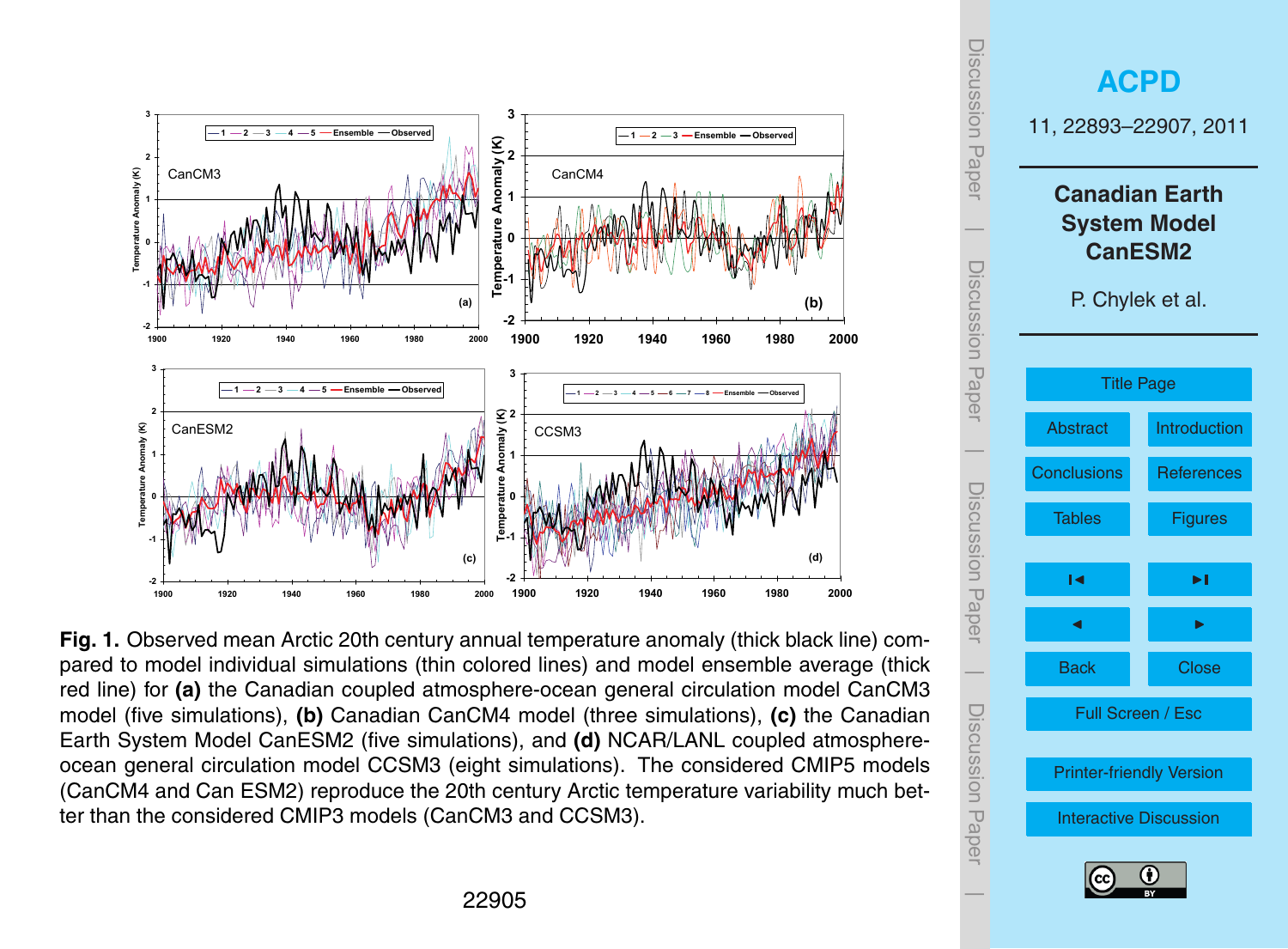